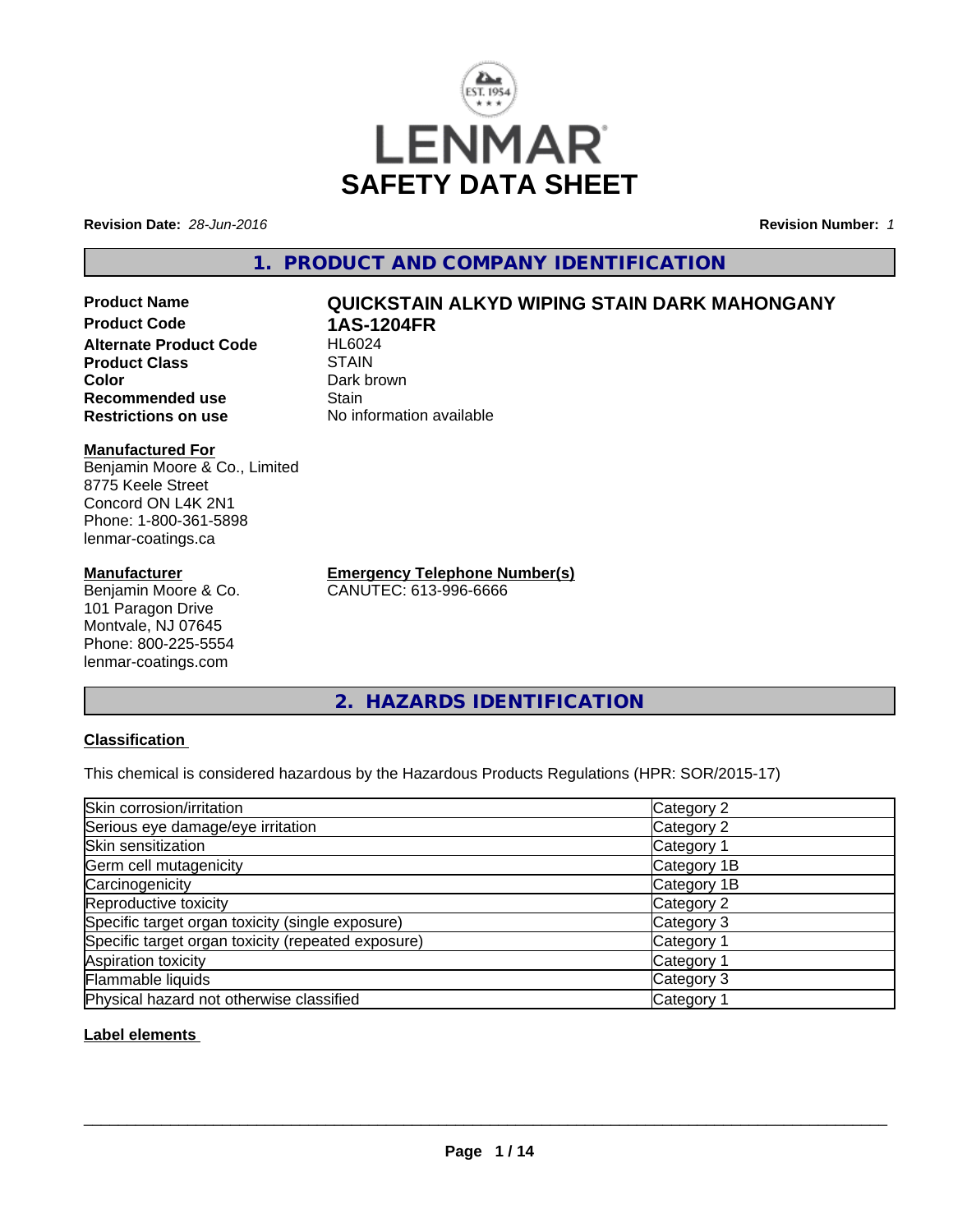## **Danger**

### **Hazard statements**

Causes skin irritation Causes serious eye irritation May cause an allergic skin reaction May cause genetic defects May cause cancer Suspected of damaging fertility or the unborn child May cause respiratory irritation. May cause drowsiness or dizziness Causes damage to organs through prolonged or repeated exposure May be fatal if swallowed and enters airways Flammable liquid and vapor Risk of spontaneous combustion



**Appearance** liquid **Odor** solvent

## **Precautionary Statements - Prevention**

Obtain special instructions before use Do not handle until all safety precautions have been read and understood Use personal protective equipment as required Wash face, hands and any exposed skin thoroughly after handling Contaminated work clothing should not be allowed out of the workplace Do not breathe dust/fume/mist/vapors/spray Do not eat, drink or smoke when using this product Use only outdoors or in a well-ventilated area Keep away from heat/sparks/open flames/hot surfaces, no smoking Keep container tightly closed Ground/bond container and receiving equipment Use explosion-proof electrical/ventilating/lighting/equipment Use only non-sparking tools Take precautionary measures against static discharge Keep cool Wear protective gloves/protective clothing/eye protection/face protection Immediately after use, place rags, steel wool or waste used with this product in a sealed water-filled metal container

or lay flat to dry.

## **Precautionary Statements - Response**

If exposed or concerned get medical attention

**Eyes**

If in eyes rinse cautiously with water for several minutes. Remove contact lenses, if present and easy to do. Continue rinsing

If eye irritation persists get medical attention

**Skin**

If skin irritation or rash occurs get medical attention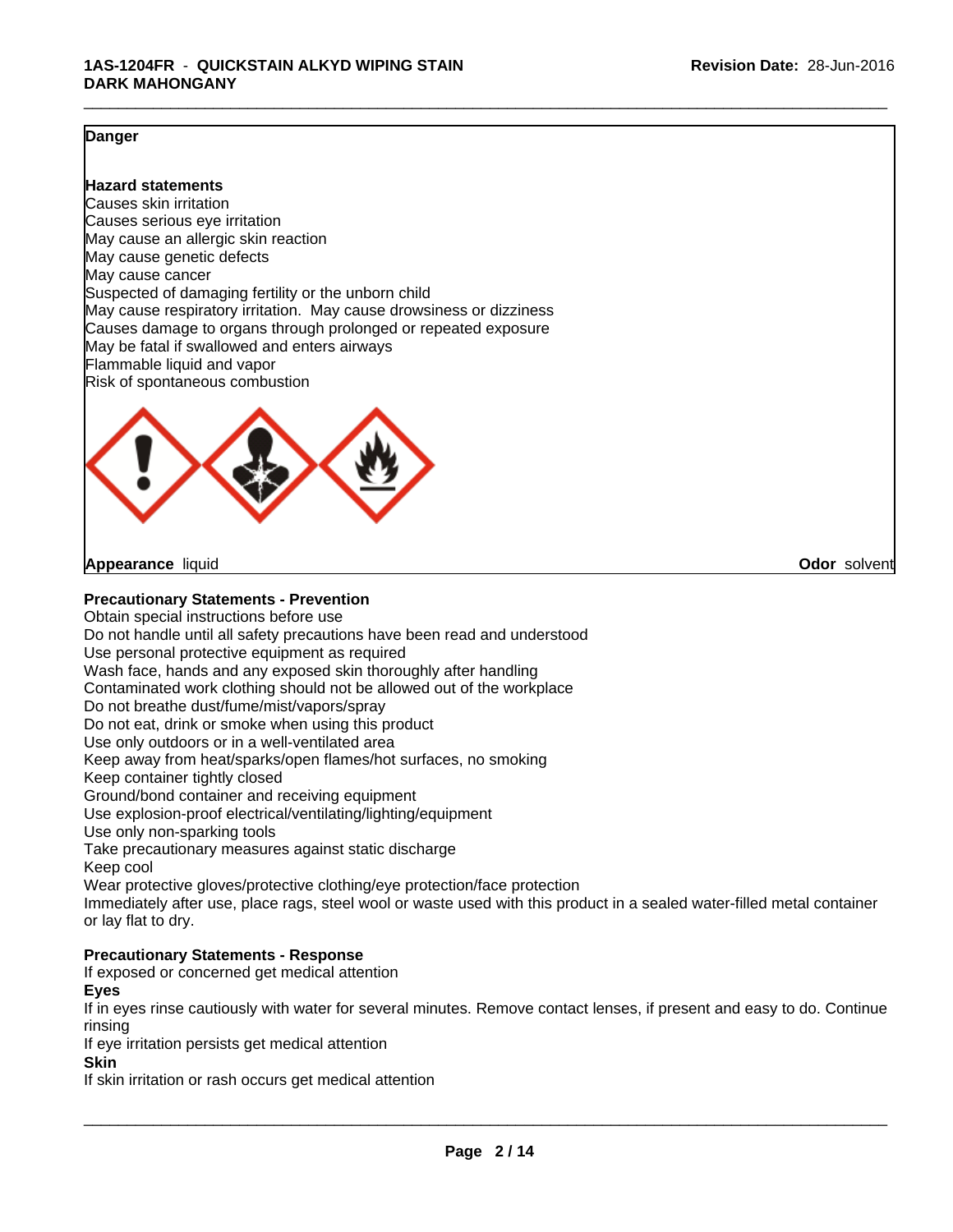If on skin (or hair) take off immediately all contaminated clothing. Rinse skin with water Wash contaminated clothing before reuse

### **Inhalation**

If inhaled remove victim to fresh air and keep at rest in a position comfortable for breathing **Ingestion**

If swallowed immediately call a POISON CENTER or physician Do NOT induce vomiting

#### **Fire**

In case of fire use CO2, dry chemical, or foam for extinction

## **Precautionary Statements - Storage**

Store locked up Store in a well-ventilated place. Keep container tightly closed

## **Precautionary Statements - Disposal**

Dispose of contents/container to an approved waste disposal plant Materials such as rags used with this product may begin to burn by themselves. After use, put rags in water or lay flat to dry, then discard.

**3. COMPOSITION INFORMATION ON COMPONENTS**

\_\_\_\_\_\_\_\_\_\_\_\_\_\_\_\_\_\_\_\_\_\_\_\_\_\_\_\_\_\_\_\_\_\_\_\_\_\_\_\_\_\_\_\_\_\_\_\_\_\_\_\_\_\_\_\_\_\_\_\_\_\_\_\_\_\_\_\_\_\_\_\_\_\_\_\_\_\_\_\_\_\_\_\_\_\_\_\_\_\_\_\_\_

## **Other information**

No information available

| <b>Chemical Name</b>                        | <b>CAS-No</b>  | Weight % (max) |
|---------------------------------------------|----------------|----------------|
| Hydrotreated light naphtha                  | 64742-49-0     | $5 - 10%$      |
| Distillates, petroleum, hydrotreated light  | 64742-47-8     | $5 - 10%$      |
| Solvent naphtha (petroleum), heavy aromatic | 64742-94-5     | $5 - 10%$      |
| Solvent naphtha, petroleum, light aromatic  | 64742-95-6     | $3 - 7%$       |
| n-Butyl acetate                             | 123-86-4       | $3 - 7%$       |
| Stoddard solvent                            | 8052-41-3      | $1 - 5%$       |
| 2-Butoxyethanol                             | 111-76-2       | $1 - 5%$       |
| VM&P naphtha                                | 64742-89-8     | l - 5%         |
| 1,2,4-Trimethylbenzene                      | 95-63-6        | - 5%           |
| Propylene glycol monomethyl ether acetate   | 108-65-6       | $1 - 5%$       |
| Iron oxide                                  | 1309-37-1      | $1 - 5%$       |
| Raw Umber Pigment                           | 12713-03-0     | $1 - 5%$       |
| Xylene                                      | 1330-20-7      | $1 - 5%$       |
| Naphthalene                                 | $91 - 20 - 3$  | $0.5 - 1%$     |
| Methyl ethyl ketoxime                       | 96-29-7        | $0.5 - 1%$     |
| Carbon black                                | 1333-86-4      | $0.25 - 0.5%$  |
| Ethyl benzene                               | $100 - 41 - 4$ | $0.25 - 0.5%$  |
| Cumene                                      | 98-82-8        | $0.1 - 0.25%$  |

## **4. FIRST AID MEASURES**

**General Advice If** symptoms persist, call a physician. Show this safety data sheet to the doctor in attendance.

**Eye Contact Immediately flush with plenty of water. After initial flushing,** remove any contact lenses and continue flushing for at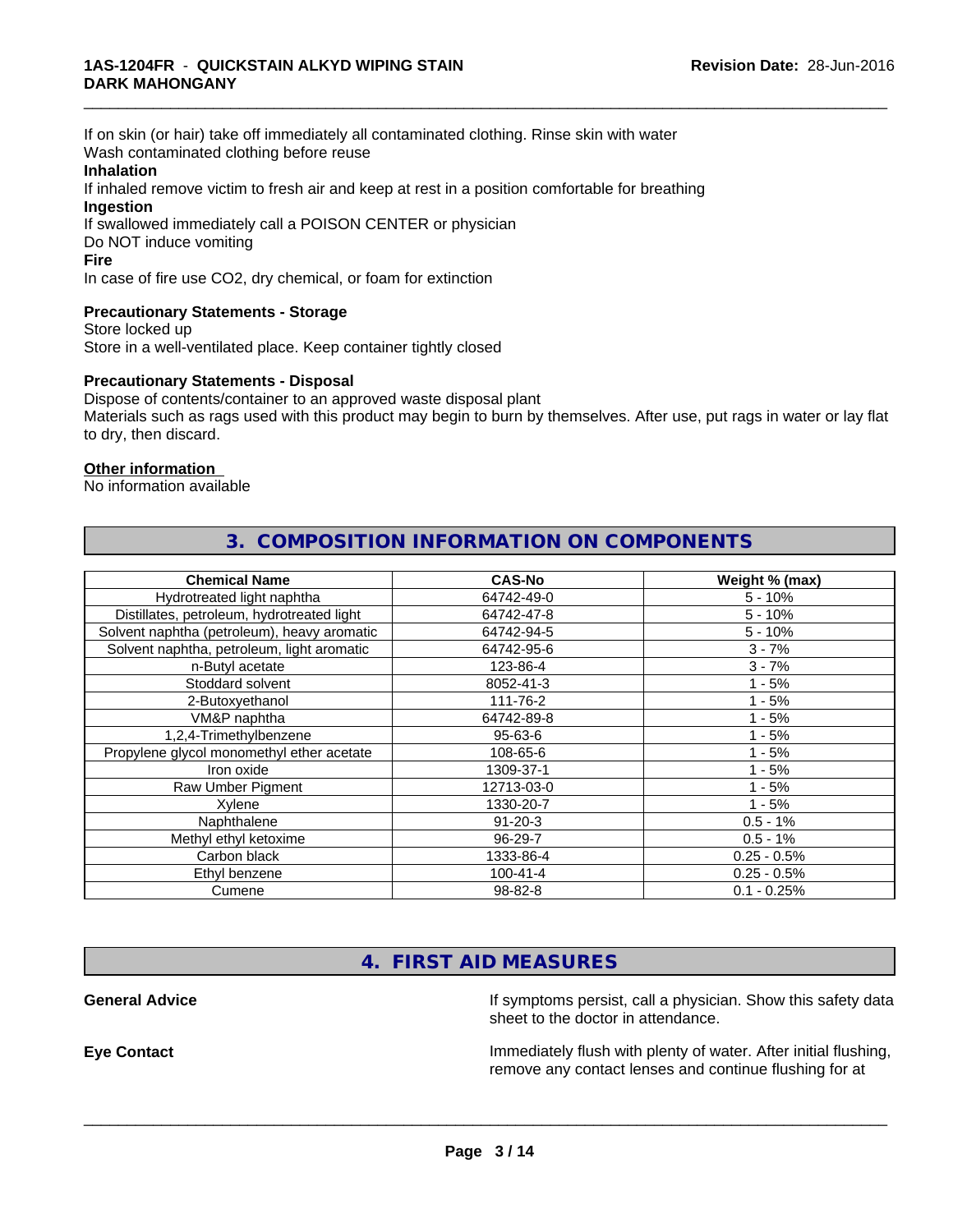|                                        | least 15 minutes. Keep eye wide open while rinsing. If<br>symptoms persist, call a physician.                                                                                                                                          |
|----------------------------------------|----------------------------------------------------------------------------------------------------------------------------------------------------------------------------------------------------------------------------------------|
| <b>Skin Contact</b>                    | Wash off immediately with soap and plenty of water while<br>removing all contaminated clothes and shoes. If skin<br>irritation persists, call a physician. Wash clothing before<br>reuse. Destroy contaminated articles such as shoes. |
| <b>Inhalation</b>                      | Move to fresh air. If symptoms persist, call a physician.<br>If not breathing, give artificial respiration. Call a physician<br>immediately.                                                                                           |
| Ingestion                              | Clean mouth with water and afterwards drink plenty of<br>water. Do not induce vomiting without medical advice.<br>Never give anything by mouth to an unconscious person.<br>Consult a physician.                                       |
| <b>Protection Of First-Aiders</b>      | Use personal protective equipment.                                                                                                                                                                                                     |
| <b>Most Important Symptoms/Effects</b> | May cause allergic skin reaction.                                                                                                                                                                                                      |
| <b>Notes To Physician</b>              | Treat symptomatically.                                                                                                                                                                                                                 |
|                                        |                                                                                                                                                                                                                                        |

# **5. FIRE-FIGHTING MEASURES**

| <b>Flammable Properties</b>                                                                  | Vapors may travel considerable distance to a source of<br>ignition and flash back. Vapors may cause flash fire.                                                                                                                                                                                |
|----------------------------------------------------------------------------------------------|------------------------------------------------------------------------------------------------------------------------------------------------------------------------------------------------------------------------------------------------------------------------------------------------|
| <b>Suitable Extinguishing Media</b>                                                          | Foam, dry powder or water. Use extinguishing measures<br>that are appropriate to local circumstances and the<br>surrounding environment.                                                                                                                                                       |
| <b>Protective Equipment And Precautions For</b><br><b>Firefighters</b>                       | As in any fire, wear self-contained breathing apparatus<br>pressure-demand, MSHA/NIOSH (approved or equivalent)<br>and full protective gear.                                                                                                                                                   |
| <b>Hazardous Combustion Products</b>                                                         | Burning may result in carbon dioxide, carbon monoxide<br>and other combustion products of varying composition<br>which may be toxic and/or irritating.                                                                                                                                         |
| <b>Specific Hazards Arising From The Chemical</b>                                            | Flammable. Flash back possible over considerable<br>distance. Keep product and empty container away from<br>heat and sources of ignition. Closed containers may<br>rupture if exposed to fire or extreme heat. Thermal<br>decomposition can lead to release of irritating gases and<br>vapors. |
| <b>Sensitivity To Mechanical Impact</b>                                                      | No.                                                                                                                                                                                                                                                                                            |
| <b>Sensitivity To Static Discharge</b>                                                       | Yes                                                                                                                                                                                                                                                                                            |
| <b>Flash Point Data</b><br>Flash Point (°F)<br>Flash Point (°C)<br><b>Flash Point Method</b> | 76.0<br>24.4<br><b>PMCC</b>                                                                                                                                                                                                                                                                    |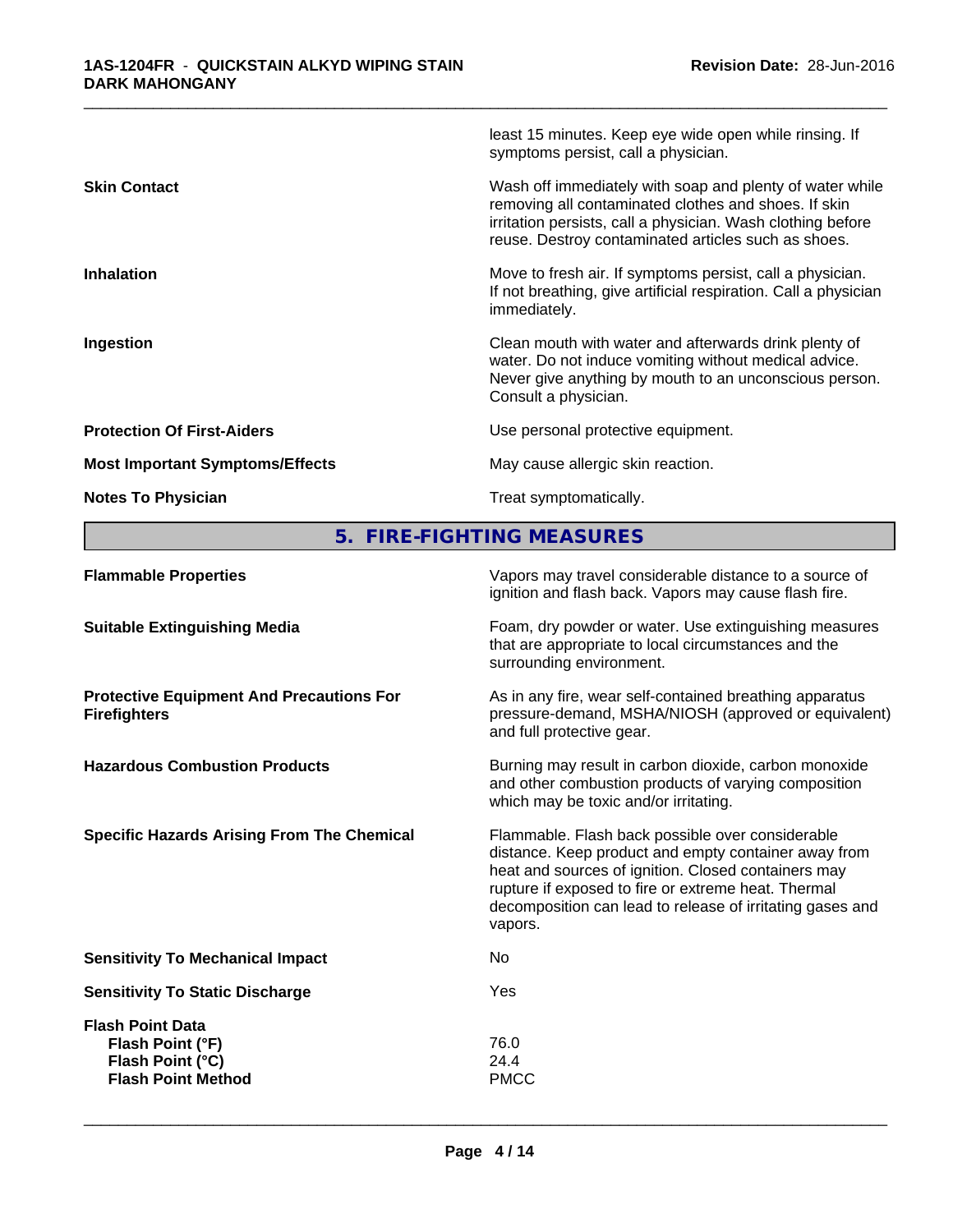### **Flammability Limits In Air**

**Lower Explosion Limit** Not available **Upper Explosion Limit** Not available

\_\_\_\_\_\_\_\_\_\_\_\_\_\_\_\_\_\_\_\_\_\_\_\_\_\_\_\_\_\_\_\_\_\_\_\_\_\_\_\_\_\_\_\_\_\_\_\_\_\_\_\_\_\_\_\_\_\_\_\_\_\_\_\_\_\_\_\_\_\_\_\_\_\_\_\_\_\_\_\_\_\_\_\_\_\_\_\_\_\_\_\_\_

**NFPA Health:** 2 **Flammability:** 3 **Instability:** 0 **Special:** Not Applicable

#### **NFPA Legend**

- 0 Not Hazardous
- 1 Slightly
- 2 Moderate
- 3 High
- 4 Severe

*The ratings assigned are only suggested ratings, the contractor/employer has ultimate responsibilities for NFPA ratings where this system is used.*

*Additional information regarding the NFPA rating system is available from the National Fire Protection Agency (NFPA) at www.nfpa.org.*

## **6. ACCIDENTAL RELEASE MEASURES**

| <b>Personal Precautions</b>      | Remove all sources of ignition. Take precautions to<br>prevent flashback. Ground and bond all containers and<br>handling equipment. Take precautionary measures against<br>static discharges. Ensure adequate ventilation. Avoid<br>contact with skin, eyes and clothing. Use personal<br>protective equipment.  |
|----------------------------------|------------------------------------------------------------------------------------------------------------------------------------------------------------------------------------------------------------------------------------------------------------------------------------------------------------------|
| <b>Other Information</b>         | Prevent further leakage or spillage if safe to do so. Do not<br>allow material to contaminate ground water system.<br>Prevent product from entering drains. Do not flush into<br>surface water or sanitary sewer system. Local authorities<br>should be advised if significant spillages cannot be<br>contained. |
| <b>Environmental Precautions</b> | See Section 12 for additional Ecological Information.                                                                                                                                                                                                                                                            |
| <b>Methods For Clean-Up</b>      | Dam up. Soak up with inert absorbent material. Use a<br>non-sparking or explosion proof means to transfer material<br>to a sealed, appropriate container for disposal. Clean<br>contaminated surface thoroughly.                                                                                                 |

## **7. HANDLING AND STORAGE**

**Handling Handling Avoid contact with skin, eyes and clothing. Wear personal and <b>Handling Avoid contact with skin, eyes and clothing. Wear personal** protective equipment. Do not breathe vapors or spray mist. Use only in ventilated areas. Prevent vapor build-up by providing adequate ventilation during and after use.

> Take precautionary measures against static discharges. To avoid ignition of vapors by static electricity discharge, all metal parts of the equipment must be grounded. Keep away from heat, sparks and flame. Do not smoke. Extinguish all flames and pilot lights, and turn off stoves,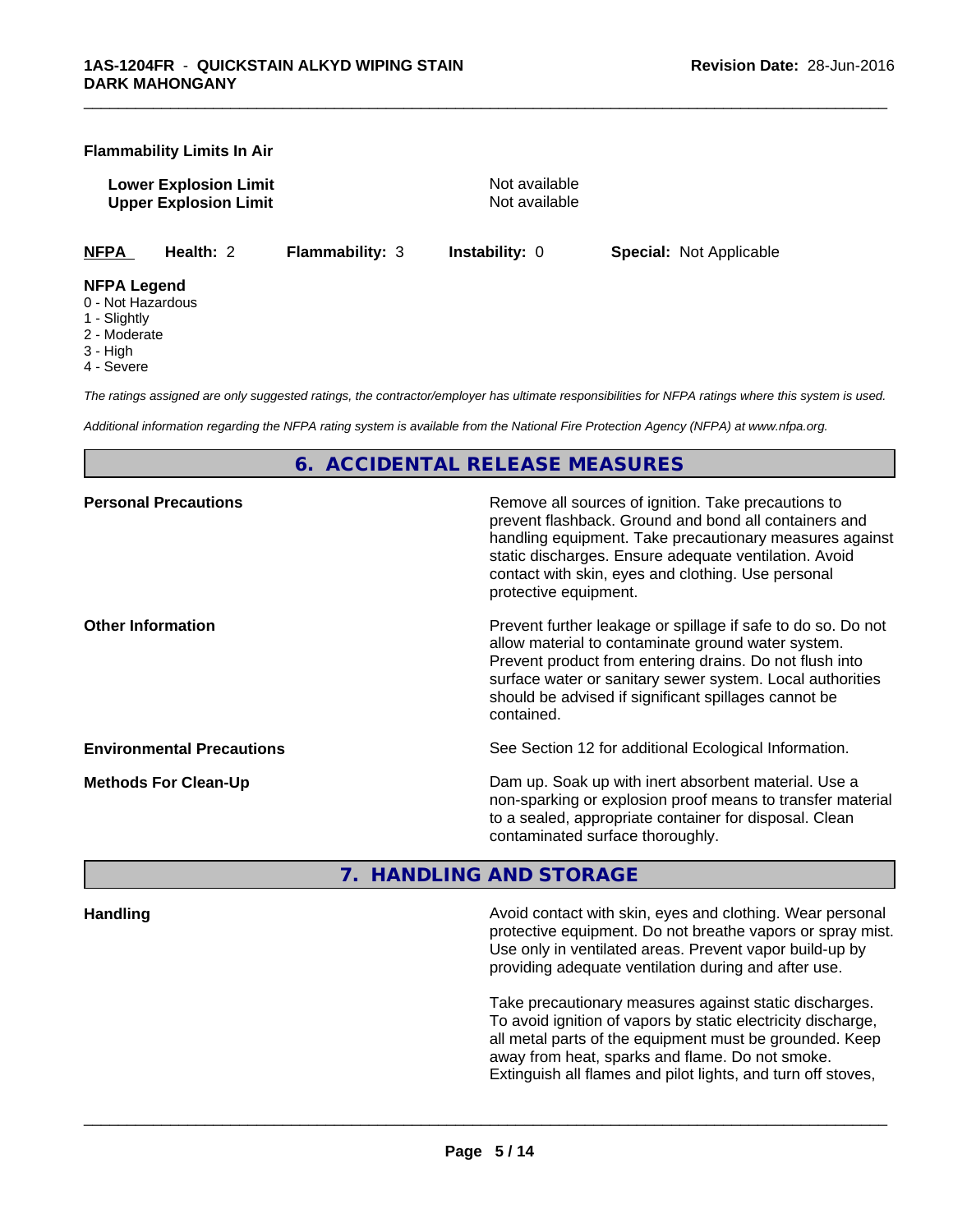heaters, electric motors and other sources of ignition during use and until all vapors are gone. Ignition and/or flash back may occur.

\_\_\_\_\_\_\_\_\_\_\_\_\_\_\_\_\_\_\_\_\_\_\_\_\_\_\_\_\_\_\_\_\_\_\_\_\_\_\_\_\_\_\_\_\_\_\_\_\_\_\_\_\_\_\_\_\_\_\_\_\_\_\_\_\_\_\_\_\_\_\_\_\_\_\_\_\_\_\_\_\_\_\_\_\_\_\_\_\_\_\_\_\_

**Storage Keep containers tightly closed in a dry, cool and <b>Keep** containers tightly closed in a dry, cool and well-ventilated place. Keep away from heat. Keep away from open flames, hot surfaces and sources of ignition. Keep in properly labeled containers. Keep out of the reach of children.

> **DANGER** - Rags, steel wool or waste soaked with this product may spontaneously catch fire if improperly discarded. Immediately after use, place rags, steel wool or waste in a sealed water-filled metal container.

**Incompatible Materials Incompatible with strong acids and bases and strong** oxidizing agents.

## **8. EXPOSURE CONTROLS / PERSONAL PROTECTION**

## **Exposure Limits**

| <b>Chemical Name</b>                          | <b>ACGIH</b>                    | <b>Alberta</b>                                                                                                                                              | <b>British Columbia</b>                                                                      | <b>Ontario</b>                                                       | Quebec                                                                                               |
|-----------------------------------------------|---------------------------------|-------------------------------------------------------------------------------------------------------------------------------------------------------------|----------------------------------------------------------------------------------------------|----------------------------------------------------------------------|------------------------------------------------------------------------------------------------------|
| Distillates, petroleum,<br>hydrotreated light | N/E                             | N/E                                                                                                                                                         | $200 \text{ ma/m}^3$ - TWA<br>Skin absorption can<br>contribute to overall<br>exposure.      | N/E                                                                  | N/E                                                                                                  |
| n-Butyl acetate                               | 150 ppm - TWA<br>200 ppm - STEL | 150 ppm - $TWA$<br>$713$ mg/m <sup>3</sup> - TWA<br>200 ppm - STEL<br>950 mg/m <sup>3</sup> - STEL                                                          | 20 ppm - TWA                                                                                 | 150 ppm - TWA<br>200 ppm - STEL                                      | 150 ppm - TWAEV<br>713 mg/m <sup>3</sup> - TWAEV<br>200 ppm - STEV<br>950 mg/m <sup>3</sup> - STEV   |
| Stoddard solvent                              | 100 ppm - TWA                   | 100 ppm - TWA<br>$572$ mg/m <sup>3</sup> - TWA                                                                                                              | 290 mg/m <sup>3</sup> - TWA<br>580 mg/m <sup>3</sup> - STEL                                  | $525$ mg/m <sup>3</sup> - TWA                                        | 100 ppm - TWAEV<br>525 mg/m <sup>3</sup> - TWAEV                                                     |
| 2-Butoxyethanol                               | 20 ppm - TWA                    | 20 ppm - TWA<br>97 mg/m $3$ - TWA                                                                                                                           | 20 ppm - TWA                                                                                 | 20 ppm - TWA                                                         | 20 ppm - TWAEV<br>97 mg/m <sup>3</sup> - TWAEV                                                       |
| Propylene glycol monomethyl<br>ether acetate  | N/E                             | N/E                                                                                                                                                         | 50 ppm - TWA<br>75 ppm - STEL                                                                | 50 ppm - TWA<br>$270$ mg/m <sup>3</sup> - TWA                        | N/E                                                                                                  |
| Iron oxide                                    | $5$ mg/m $3$ - TWA              | $5$ mg/m <sup>3</sup> - TWA                                                                                                                                 | 10 mg/m $3$ - TWA<br>$3$ mg/m $3$ - TWA<br>$5 \text{ mg/m}^3$ - TWA<br>10 mg/m $3 -$ STEL    | $5$ mg/m $3$ - TWA                                                   | 5 mg/m <sup>3</sup> - TWAEV<br>10 mg/m $3$ - TWAEV                                                   |
| Raw Umber Pigment                             | N/E                             | N/E                                                                                                                                                         | N/E                                                                                          | N/E                                                                  | $0.2$ mg/m <sup>3</sup> - TWAEV                                                                      |
| Xylene                                        | 100 ppm - TWA<br>150 ppm - STEL | 100 ppm - $TWA$<br>434 mg/m $3$ - TWA<br>150 ppm - STEL<br>651 mg/m $3 -$ STEL                                                                              | 100 ppm - TWA<br>150 ppm - STEL                                                              | 100 ppm - TWA<br>150 ppm - STEL                                      | 100 ppm - TWAEV<br>434 mg/m <sup>3</sup> - TWAEV<br>150 ppm - STEV<br>$651$ mg/m <sup>3</sup> - STEV |
| Naphthalene                                   | 10 ppm - $TWA$<br><b>Skin</b>   | 10 ppm - TWA<br>$52$ mg/m <sup>3</sup> - TWA<br>15 ppm - STEL<br>79 mg/m <sup>3</sup> - STEL<br>Substance may be<br>readily absorbed<br>through intact skin | 10 ppm - $TWA$<br>15 ppm - STEL<br>Skin absorption can<br>contribute to overall<br>exposure. | 10 ppm - $TWA$<br>15 ppm - STEL<br>Danger of cutaneous<br>absorption | 10 ppm - TWAEV<br>52 mg/m <sup>3</sup> - TWAEV<br>15 ppm - STEV<br>$79$ mg/m $3 -$ STEV              |
| Carbon black                                  | $3$ mg/m $3$ - TWA              | $3.5 \text{ mg/m}^3$ - TWA                                                                                                                                  | $3$ mg/m $3$ - TWA                                                                           | $3$ mg/m $3$ - TWA                                                   | 3.5 mg/m <sup>3</sup> - TWAEV                                                                        |
| Ethyl benzene                                 | 20 ppm - TWA                    | 100 ppm - TWA<br>434 mg/m $3 - TWA$<br>125 ppm - STEL                                                                                                       | 20 ppm - TWA                                                                                 | 20 ppm - TWA                                                         | 100 ppm - TWAEV<br>434 mg/m <sup>3</sup> - TWAEV<br>125 ppm - STEV                                   |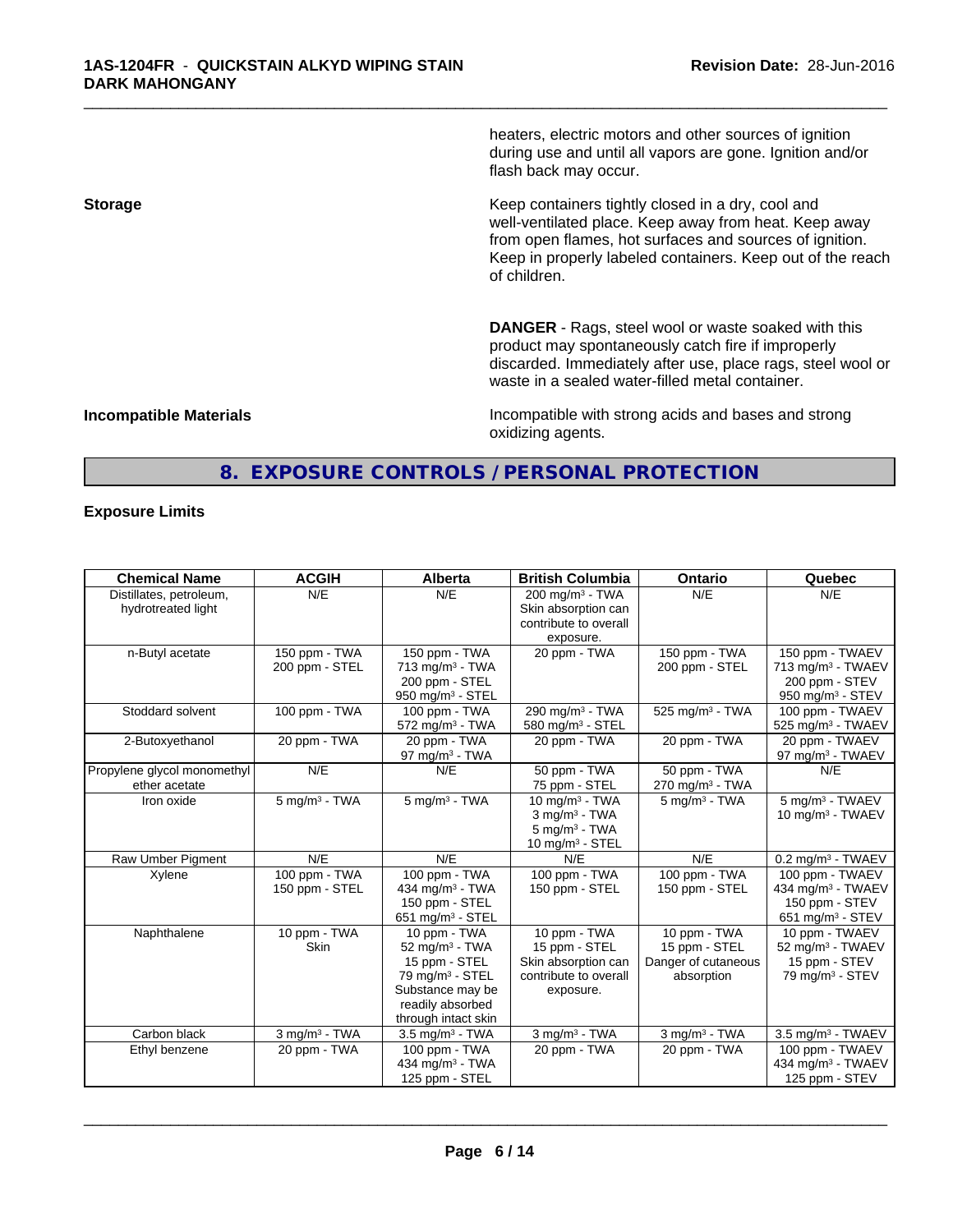## **1AS-1204FR** - **QUICKSTAIN ALKYD WIPING STAIN DARK MAHONGANY**

|                                                                                                                                                                                                                                                                                                                                                                                                                                                                                                                                   |                                                             | 543 mg/m $3 -$ STEL              |                                                                                                                                        |              | 543 mg/m <sup>3</sup> - STEV  |
|-----------------------------------------------------------------------------------------------------------------------------------------------------------------------------------------------------------------------------------------------------------------------------------------------------------------------------------------------------------------------------------------------------------------------------------------------------------------------------------------------------------------------------------|-------------------------------------------------------------|----------------------------------|----------------------------------------------------------------------------------------------------------------------------------------|--------------|-------------------------------|
| Cumene                                                                                                                                                                                                                                                                                                                                                                                                                                                                                                                            | 50 ppm - TWA                                                | 50 ppm - TWA                     | 25 ppm - TWA                                                                                                                           | 50 ppm - TWA | 50 ppm - TWAEV                |
|                                                                                                                                                                                                                                                                                                                                                                                                                                                                                                                                   |                                                             | 246 mg/m $3$ - TWA               | 75 ppm - STEL                                                                                                                          |              | 246 mg/m <sup>3</sup> - TWAEV |
| Legend<br>ACGIH - American Conference of Governmental Industrial Hygienists<br>Alberta - Alberta Occupational Exposure Limits<br>British Columbia - British Columbia Occupational Exposure Limits<br>Ontario - Ontario Occupational Exposure Limits<br>Quebec - Quebec Occupational Exposure Limits<br>N/E - Not established                                                                                                                                                                                                      |                                                             |                                  |                                                                                                                                        |              |                               |
| <b>Engineering Measures</b>                                                                                                                                                                                                                                                                                                                                                                                                                                                                                                       |                                                             |                                  | Ensure adequate ventilation, especially in confined areas.                                                                             |              |                               |
| <b>Personal Protective Equipment</b>                                                                                                                                                                                                                                                                                                                                                                                                                                                                                              |                                                             |                                  |                                                                                                                                        |              |                               |
| <b>Eye/Face Protection</b>                                                                                                                                                                                                                                                                                                                                                                                                                                                                                                        | Safety glasses with side-shields. If splashes are likely to |                                  |                                                                                                                                        |              |                               |
| occur, wear: Tightly fitting safety goggles<br>Protective gloves and impervious clothing.<br><b>Skin Protection</b><br>Use only with adequate ventilation. In operations where<br><b>Respiratory Protection</b><br>exposure limits are exceeded, use a NIOSH approved<br>respirator that has been selected by a technically qualified<br>person for the specific work conditions. When spraying the<br>product or applying in confined areas, wear a NIOSH<br>approved respirator specified for paint spray or organic<br>vapors. |                                                             |                                  |                                                                                                                                        |              |                               |
|                                                                                                                                                                                                                                                                                                                                                                                                                                                                                                                                   |                                                             |                                  |                                                                                                                                        |              |                               |
| <b>Hygiene Measures</b>                                                                                                                                                                                                                                                                                                                                                                                                                                                                                                           |                                                             |                                  | Avoid contact with skin, eyes and clothing. Remove and<br>wash contaminated clothing before re-use. Wash<br>thoroughly after handling. |              |                               |
|                                                                                                                                                                                                                                                                                                                                                                                                                                                                                                                                   | 9.                                                          | PHYSICAL AND CHEMICAL PROPERTIES |                                                                                                                                        |              |                               |
| Appearance                                                                                                                                                                                                                                                                                                                                                                                                                                                                                                                        |                                                             | liquid                           |                                                                                                                                        |              |                               |
| Odor                                                                                                                                                                                                                                                                                                                                                                                                                                                                                                                              |                                                             |                                  | solvent                                                                                                                                |              |                               |
| <b>Odor Threshold</b>                                                                                                                                                                                                                                                                                                                                                                                                                                                                                                             |                                                             |                                  | No information available                                                                                                               |              |                               |

\_\_\_\_\_\_\_\_\_\_\_\_\_\_\_\_\_\_\_\_\_\_\_\_\_\_\_\_\_\_\_\_\_\_\_\_\_\_\_\_\_\_\_\_\_\_\_\_\_\_\_\_\_\_\_\_\_\_\_\_\_\_\_\_\_\_\_\_\_\_\_\_\_\_\_\_\_\_\_\_\_\_\_\_\_\_\_\_\_\_\_\_\_

**Density (lbs/gal)** 7.5 - 7.8<br> **Specific Gravity** 3.1 2.2 2.2 2.2 2.2 2.3 2.93 **Specific Gravity pH**<br>
Viscosity (cps) The Contract of the Contract of the Viscosity (cps) and Viscosity (cps) **Viscosity (cps)** No information available<br> **Solubility** No information available<br>
No information available **Water Solubility Water Solubility Water Solubility No information available Evaporation Rate No information available**<br> **Vapor Pressure No information available**<br>
No information available **Vapor Density**<br> **We Solids**<br>
We Solids
25 - 45 **Wt. % Solids** 35 - 45<br> **Vol. % Solids** 35 - 45 **Vol. % Solids** 35 - 45<br> **Wt. % Volatiles** 35 - 65 **Wt. % Volatiles** 55 - 65<br> **Vol. % Volatiles** 55 - 65 **Vol. % Volatiles** 55 - 65<br> **VOC Requiatory Limit (q/L)** 65 - 650 **VOC** Regulatory Limit (g/L) **Boiling Point (°F)** 252 **Boiling Point (°C)** 122<br> **Freezing Point (°F)** No i **Freezing Point (°C)** No information available **Flash Point (°F)** 76.0 **Flash Point (°C)** 24.4 **Flash Point Method** PMCC

No information available **No information available No information available**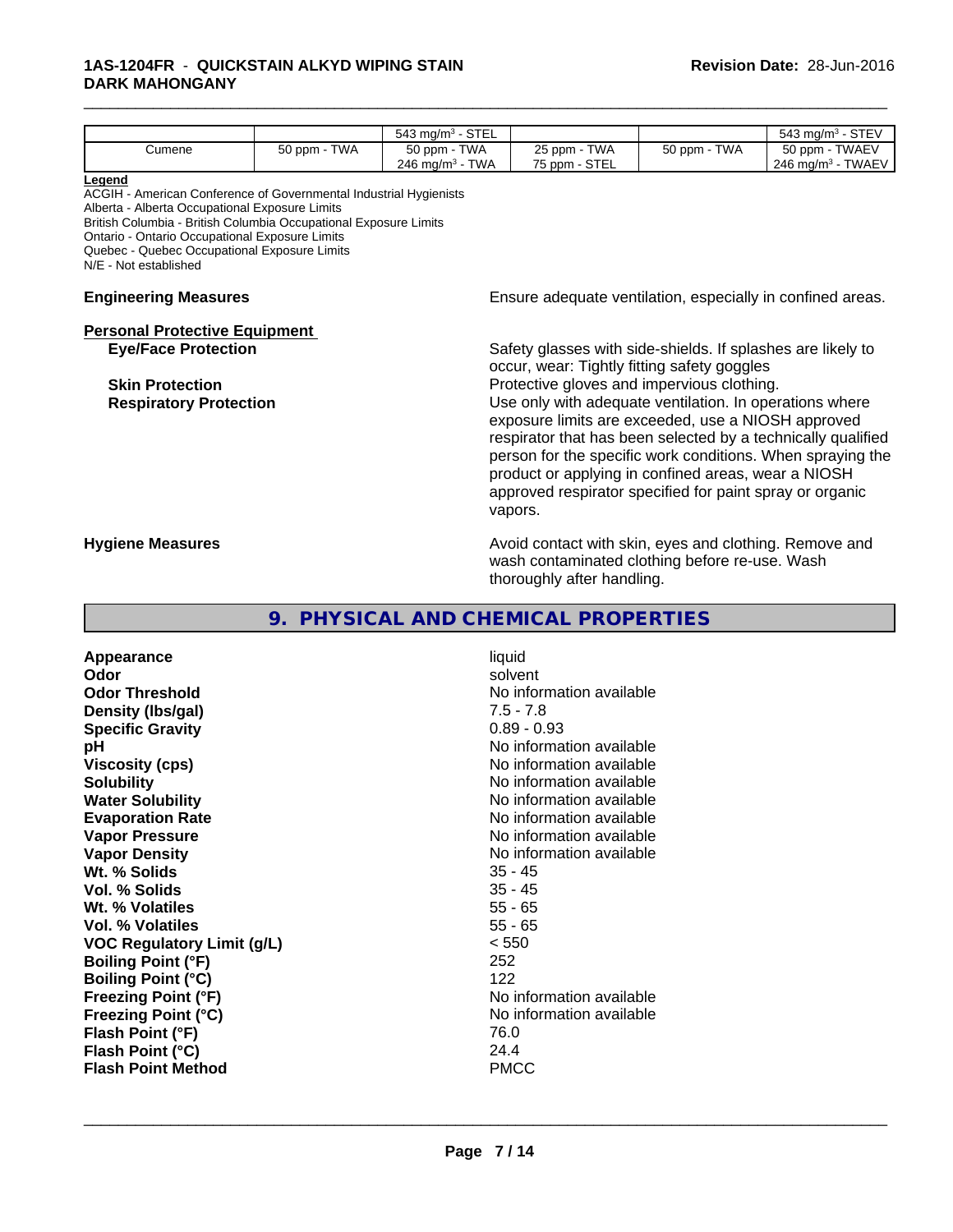**Flammability (solid, gas)** Not applicable **Upper Explosion Limit**<br> **Lower Explosion Limit**<br> **Lower Explosion Limit Lower Explosion Limit**<br> **Autoignition Temperature (°F)**<br> **Autoignition Temperature (°F)**<br> **Autoignition Temperature (°F)**<br> **Autoignition Temperature (°F) Autoignition Temperature (°F)**<br> **Autoignition Temperature (°C)** No information available **Autoignition Temperature (°C)**<br> **Decomposition Temperature (°F)** No information available **Decomposition Temperature (°F) Decomposition Temperature (°C)** No information available **Partition Coefficient (n-octanol/water) No information available** 

\_\_\_\_\_\_\_\_\_\_\_\_\_\_\_\_\_\_\_\_\_\_\_\_\_\_\_\_\_\_\_\_\_\_\_\_\_\_\_\_\_\_\_\_\_\_\_\_\_\_\_\_\_\_\_\_\_\_\_\_\_\_\_\_\_\_\_\_\_\_\_\_\_\_\_\_\_\_\_\_\_\_\_\_\_\_\_\_\_\_\_\_\_

## **10. STABILITY AND REACTIVITY**

| <b>Reactivity</b>                         | Not Applicable                                                                                                            |
|-------------------------------------------|---------------------------------------------------------------------------------------------------------------------------|
| <b>Chemical Stability</b>                 | Stable under normal conditions. Hazardous polymerisation<br>does not occur.                                               |
| <b>Conditions To Avoid</b>                | Keep away from open flames, hot surfaces, static<br>electricity and sources of ignition. Sparks. Elevated<br>temperature. |
| <b>Incompatible Materials</b>             | Incompatible with strong acids and bases and strong<br>oxidizing agents.                                                  |
| <b>Hazardous Decomposition Products</b>   | Thermal decomposition can lead to release of irritating<br>gases and vapors.                                              |
| <b>Possibility Of Hazardous Reactions</b> | None under normal conditions of use.                                                                                      |

**11. TOXICOLOGICAL INFORMATION**

**Product Information Information on likely routes of exposure**

**Acute Toxicity** 

**Principal Routes of Exposure Exposure** Eye contact, skin contact and inhalation.

**Product Information Repeated or prolonged exposure to organic solvents may** lead to permanent brain and nervous system damage. Intentional misuse by deliberately concentrating and inhaling vapors may be harmful or fatal.

## **Information on toxicological effects**

**Symptoms** No information available

 $\overline{\phantom{a}}$  ,  $\overline{\phantom{a}}$  ,  $\overline{\phantom{a}}$  ,  $\overline{\phantom{a}}$  ,  $\overline{\phantom{a}}$  ,  $\overline{\phantom{a}}$  ,  $\overline{\phantom{a}}$  ,  $\overline{\phantom{a}}$  ,  $\overline{\phantom{a}}$  ,  $\overline{\phantom{a}}$  ,  $\overline{\phantom{a}}$  ,  $\overline{\phantom{a}}$  ,  $\overline{\phantom{a}}$  ,  $\overline{\phantom{a}}$  ,  $\overline{\phantom{a}}$  ,  $\overline{\phantom{a}}$ 

## **Delayed and immediate effects as well as chronic effects from short and long-term exposure**

**Eye contact** Contact with eyes may cause irritation. Vapor may cause irritation. **Skin contact** May cause skin irritation and/or dermatitis. Prolonged skin contact may defat the skin and produce dermatitis. **Inhalation Inhalation Harmful by inhalation. High vapor / aerosol concentrations** are irritating to the eyes, nose, throat and lungs and may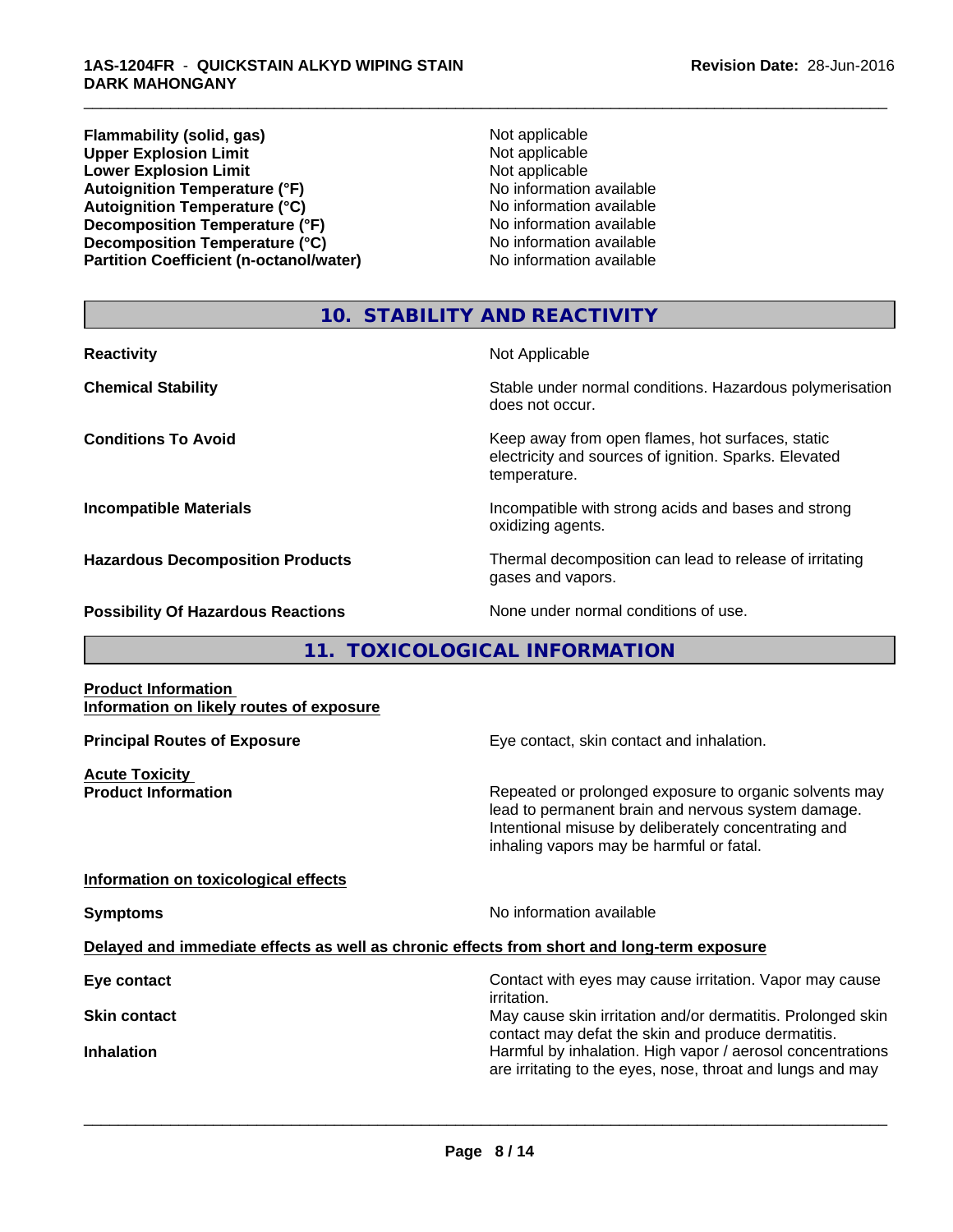| Ingestion                       | cause headaches, dizziness, drowsiness,<br>unconsciousness, and other central nervous system<br>effects.<br>Harmful if swallowed. Ingestion may cause irritation to<br>mucous membranes. Small amounts of this product<br>aspirated into the respiratory system during ingestion or<br>vomiting may cause mild to severe pulmonary injury,<br>possibly progressing to death. |
|---------------------------------|------------------------------------------------------------------------------------------------------------------------------------------------------------------------------------------------------------------------------------------------------------------------------------------------------------------------------------------------------------------------------|
| <b>Sensitization:</b>           | May cause an allergic skin reaction.                                                                                                                                                                                                                                                                                                                                         |
| <b>Neurological Effects</b>     | No information available.                                                                                                                                                                                                                                                                                                                                                    |
| <b>Mutagenic Effects</b>        | No information available.                                                                                                                                                                                                                                                                                                                                                    |
| <b>Reproductive Effects</b>     | Possible risk of impaired fertility. Possible risk of harm to                                                                                                                                                                                                                                                                                                                |
|                                 | the unborn child.                                                                                                                                                                                                                                                                                                                                                            |
| <b>Developmental Effects</b>    | No information available.                                                                                                                                                                                                                                                                                                                                                    |
| <b>Target Organ Effects</b>     | No information available.                                                                                                                                                                                                                                                                                                                                                    |
| <b>STOT - single exposure</b>   | May cause disorder and damage to the. Respiratory                                                                                                                                                                                                                                                                                                                            |
|                                 | system. Central nervous system (CNS).                                                                                                                                                                                                                                                                                                                                        |
| <b>STOT - repeated exposure</b> | Causes damage to organs through prolonged or repeated                                                                                                                                                                                                                                                                                                                        |
|                                 | exposure if inhaled. May cause disorder and damage to                                                                                                                                                                                                                                                                                                                        |
|                                 | the. Central nervous system (CNS). Causes damage to                                                                                                                                                                                                                                                                                                                          |
|                                 | organs through prolonged or repeated exposure if                                                                                                                                                                                                                                                                                                                             |
|                                 | swallowed. Causes damage to organs through prolonged                                                                                                                                                                                                                                                                                                                         |
|                                 | or repeated exposure in contact with skin. Blood. Causes                                                                                                                                                                                                                                                                                                                     |
|                                 | damage to organs through prolonged or repeated                                                                                                                                                                                                                                                                                                                               |
|                                 | exposure.                                                                                                                                                                                                                                                                                                                                                                    |
| Other adverse effects           | No information available.                                                                                                                                                                                                                                                                                                                                                    |
| <b>Aspiration Hazard</b>        | May be harmful if swallowed and enters airways. Small                                                                                                                                                                                                                                                                                                                        |
|                                 | amounts of this product aspirated into the respiratory                                                                                                                                                                                                                                                                                                                       |
|                                 | system during ingestion or vomiting may cause mild to                                                                                                                                                                                                                                                                                                                        |
|                                 | severe pulmonary injury, possibly progressing to death.                                                                                                                                                                                                                                                                                                                      |

## **Numerical measures of toxicity**

**The following values are calculated based on chapter 3.1 of the GHS document**

| ATEmix (oral)                 | 6580 mg/ka |
|-------------------------------|------------|
| ATEmix (dermal)               | 4755 mg/kg |
| ATEmix (inhalation-dust/mist) | 31.7 ma/L  |
| ATEmix (inhalation-vapor)     | 67 mg/L    |

## **Component**

Distillates, petroleum, hydrotreated light LD50 Oral: > 5,000 mg/kg (Rat) LD50 Dermal: > 3,000 mg/kg (Rabbit) Solvent naphtha (petroleum), heavy aromatic LD50 Dermal: > 2 mL/kg (Rabbit) LC50 Inhalation (Vapor): > 590 mg/m<sup>3</sup> (Rat, 4 hr.) Solvent naphtha, petroleum, light aromatic LD50 Oral: 8400 mg/kg (Rat) n-Butyl acetate LD50 Oral: 10768 mg/kg (Rat) LD50 Dermal: > 17600 mg/kg (Rabbit)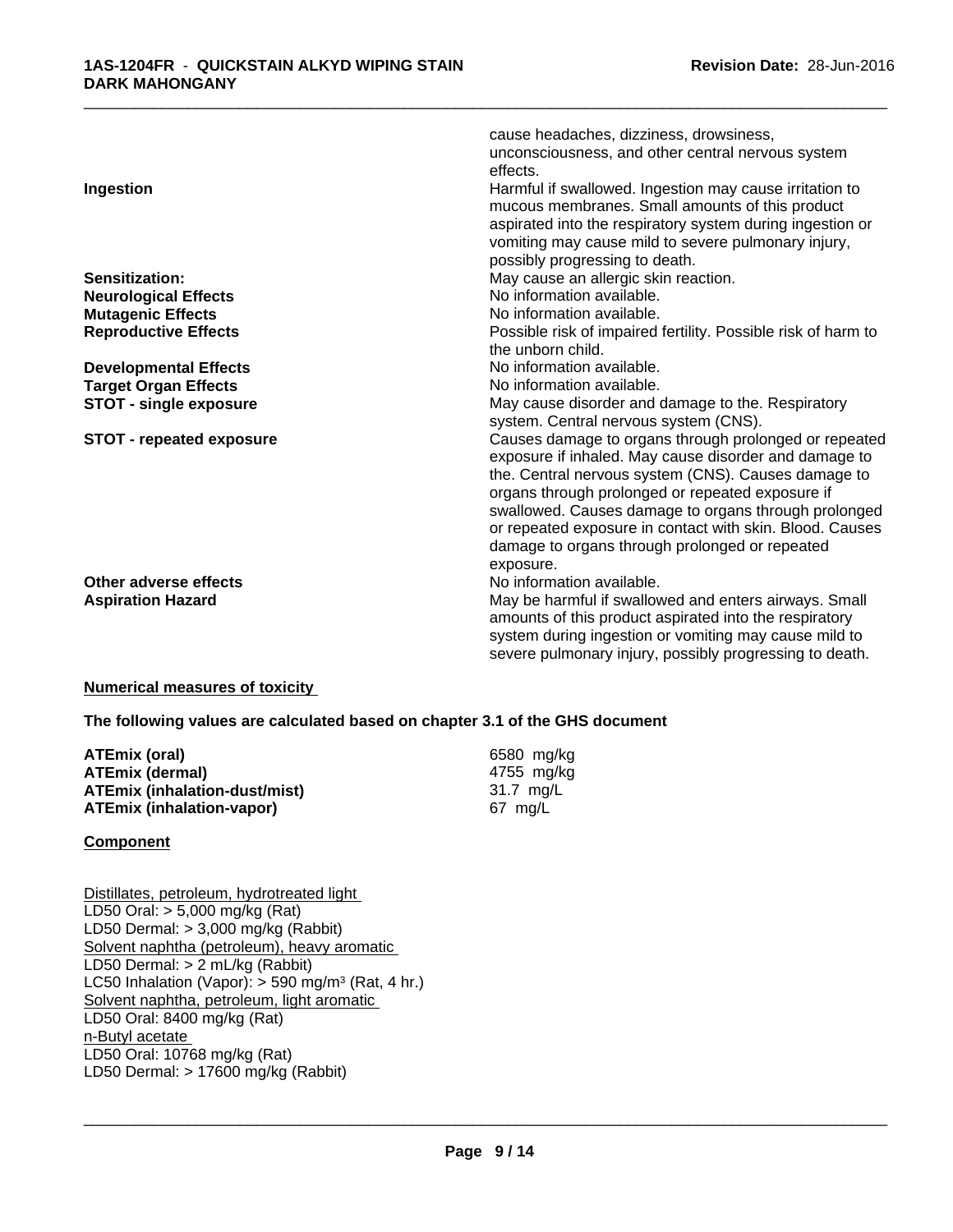LC50 Inhalation (Vapor): ppm (Rat, 4 hr.) Sensitization: non-sensitizing (guinea pig) Stoddard solvent LD50 Oral: > 5,000 mg/kg (Rat) LD50 Dermal: > 3160 mg/kg (Rabbit) LC50 Inhalation (Vapor): > 6.1 mg/L (Rat) 2-Butoxyethanol LD50 Oral: 470 mg/kg (Rat) LD50 Dermal: 220 mg/kg (Rabbit) LC50 Inhalation (Vapor): 450 ppm (Rat, 4 hr.) 1,2,4-Trimethylbenzene LD50 Oral: 5000 mg/kg (Rat) LC50 Inhalation (Vapor): 18000 mg/m<sup>3</sup> (Rat, 4 hr.) Propylene glycol monomethyl ether acetate LD50 Oral: 8532 mg/kg (Rat) LD50 Dermal: > 5000 mg/kg (Rabbit) LC50 Inhalation (Vapor): > 4345 ppm Iron oxide LD50 Oral: > 5000 mg/kg (Rat) vendor data Xylene LD50 Oral: 4300 mg/kg (Rat) LD50 Dermal: > 1700 mg/kg (Rabbit) LC50 Inhalation (Vapor): 5000 ppm (Rat, 4 hr.) Naphthalene LD50 Oral: 969 mg/kg (Rat) LD50 Dermal: > 20,000 mg/kg (Rabbit) LC50 Inhalation (Vapor): > 340 mg/m<sup>3</sup> (Rat, 1 hr.) Methyl ethyl ketoxime LD50 Oral: 930 mg/kg (Rat) LD50 Dermal: 200 µL/kg (Rabbit) LC50 Inhalation (Vapor): > 4.8 mg/L (Rat) Carbon black LD50 Oral: > 15400 mg/kg (Rat) LD50 Dermal: > 3000 mg/kg (Rabbit) Ethyl benzene LD50 Oral: mg/kg (Rat) LD50 Dermal: > mg/kg (Rabbit) LC50 Inhalation (Vapor): mg/m<sup>3</sup> (Rat, 2 hr.) Cumene LD50 Oral: > 1400 mg/kg (Rat) LD50 Dermal: 12300 µL/kg (Rabbit) LC50 Inhalation (Vapor): 39000 mg/kg (Rat, 4 hr.)

## **Chronic Toxicity**

## **Carcinogenicity**

*The information below indicateswhether each agency has listed any ingredient as a carcinogen:.*

| <b>Chemical Name</b> | <b>IARC</b>                    | <b>NTP</b>                   |  |
|----------------------|--------------------------------|------------------------------|--|
|                      | 2B - Possible Human Carcinogen | Reasonably Anticipated Human |  |
| l Naphthalene        |                                | Carcinogen                   |  |
|                      | 2B - Possible Human Carcinogen |                              |  |
| l Carbon black       |                                |                              |  |
|                      | 2B - Possible Human Carcinogen |                              |  |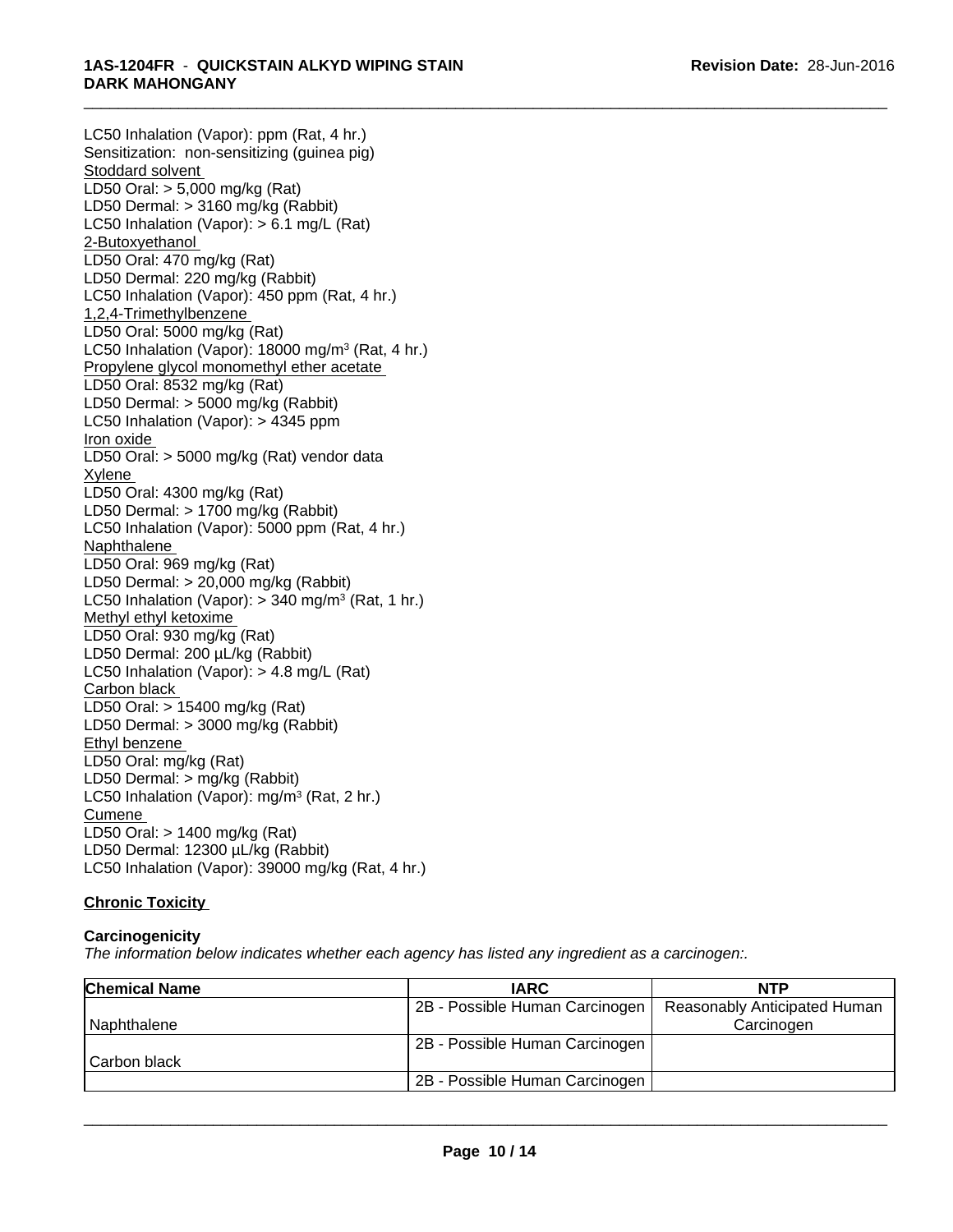| <b>Ethyl benzene</b> |                                 |                              |  |
|----------------------|---------------------------------|------------------------------|--|
|                      | 2B<br>Possible Human Carcinogen | Reasonably Anticipated Human |  |
| <sup>'</sup> Cumene  |                                 | Carcinoder                   |  |

#### **Legend**

IARC - International Agency for Research on Cancer NTP - National Toxicity Program OSHA - Occupational Safety & Health Administration

**12. ECOLOGICAL INFORMATION**

## **Ecotoxicity Effects**

The environmental impact of this product has not been fully investigated.

## **Product Information**

## **Acute Toxicity to Fish**

No information available

#### **Acute Toxicity to Aquatic Invertebrates**

No information available

#### **Acute Toxicity to Aquatic Plants**

No information available

## **Persistence / Degradability**

No information available.

## **Bioaccumulation / Accumulation**

No information available.

## **Mobility in Environmental Media**

No information available.

#### **Ozone**

No information available

## **Component**

## **Acute Toxicity to Fish**

n-Butyl acetate LC50: 18 mg/L (Fathead Minnow - 96 hr.) 2-Butoxyethanol LC50: 1490 mg/L (Bluegill sunfish - 96 hr.) Xylene LC50: 13.5 mg/L (Rainbow Trout - 96 hr.) Methyl ethyl ketoxime LC50: 48 mg/L (Bluegill sunfish - 96 hr.) Ethyl benzene LC50: 12.1 mg/L (Fathead Minnow - 96 hr.)

## **Acute Toxicity to Aquatic Invertebrates**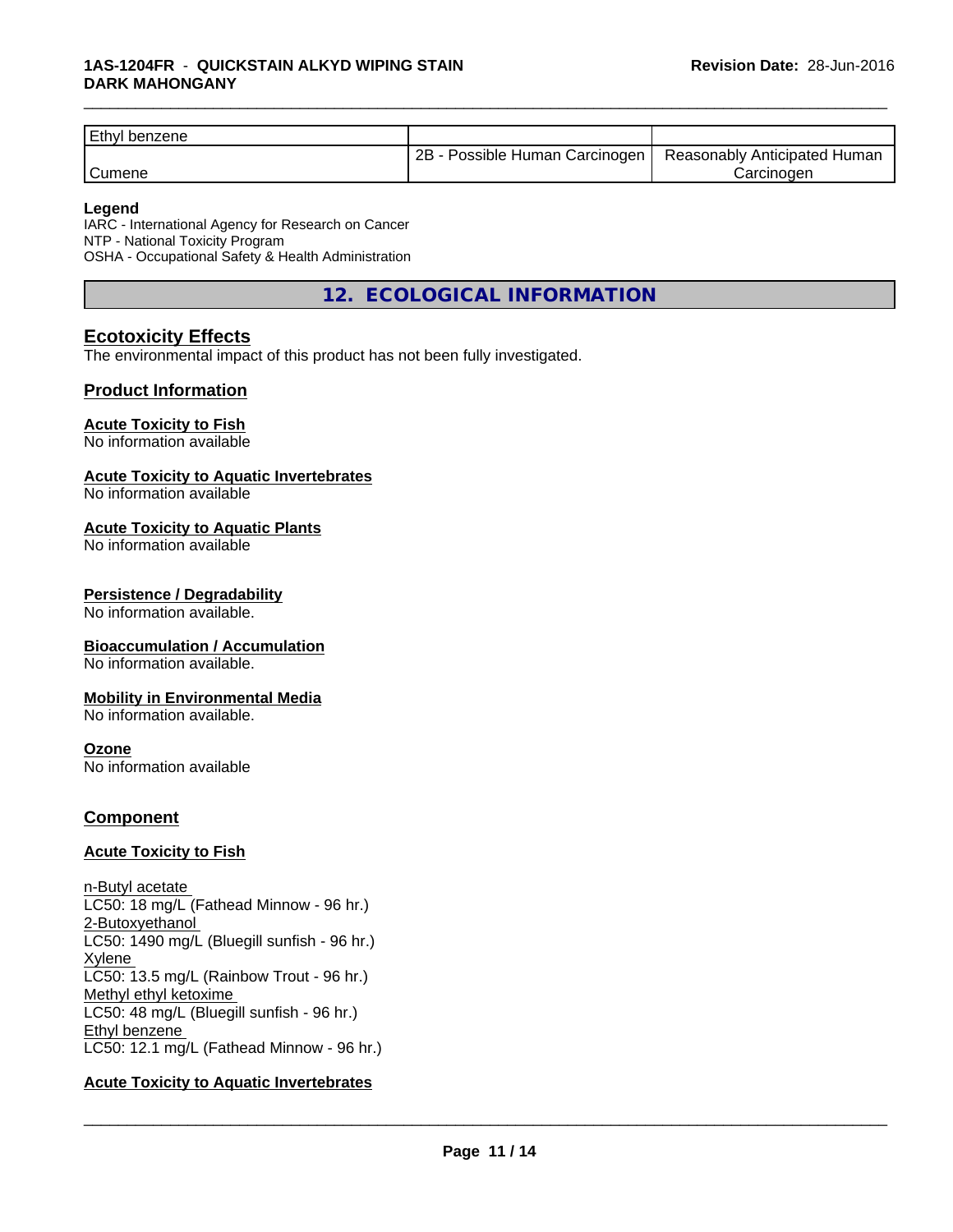n-Butyl acetate EC50: 72.8 mg/L (Daphnia magna - 48 hr.) Methyl ethyl ketoxime EC50: 750 mg/L (Daphnia magna - 48 hr.) Ethyl benzene EC50: 1.8 mg/L (Daphnia magna - 48 hr.)

### **Acute Toxicity to Aquatic Plants**

n-Butyl acetate EC50: 674.7 mg/L (Green algae (Scenedesmus subspicatus), 72 hrs.) Ethyl benzene EC50: 4.6 mg/L (Green algae (Scenedesmus subspicatus), 72 hrs.)

## **13. DISPOSAL CONSIDERATIONS**

**Waste Disposal Method** Dispose of in accordance with federal, state, provincial, and local regulations. Local requirements may vary, consult your sanitation department or state-designated environmental protection agency for more disposal options.

**Empty Container Warning <b>Emptied** Containers may retain product residue. Follow label warnings even after container is emptied. Residual vapors may explode on ignition.

**14. TRANSPORT INFORMATION**

**TDG**

**Proper Shipping Name** Paint **Hazard Class** 3 **UN-No** UN1263 **Packing Group III**<br>**Description III** Description

**UN1263, Paint, 3, III** 

 $\overline{\phantom{a}}$  ,  $\overline{\phantom{a}}$  ,  $\overline{\phantom{a}}$  ,  $\overline{\phantom{a}}$  ,  $\overline{\phantom{a}}$  ,  $\overline{\phantom{a}}$  ,  $\overline{\phantom{a}}$  ,  $\overline{\phantom{a}}$  ,  $\overline{\phantom{a}}$  ,  $\overline{\phantom{a}}$  ,  $\overline{\phantom{a}}$  ,  $\overline{\phantom{a}}$  ,  $\overline{\phantom{a}}$  ,  $\overline{\phantom{a}}$  ,  $\overline{\phantom{a}}$  ,  $\overline{\phantom{a}}$ 

\_\_\_\_\_\_\_\_\_\_\_\_\_\_\_\_\_\_\_\_\_\_\_\_\_\_\_\_\_\_\_\_\_\_\_\_\_\_\_\_\_\_\_\_\_\_\_\_\_\_\_\_\_\_\_\_\_\_\_\_\_\_\_\_\_\_\_\_\_\_\_\_\_\_\_\_\_\_\_\_\_\_\_\_\_\_\_\_\_\_\_\_\_

**ICAO / IATA** Contact the preparer for further information.

**IMDG / IMO Contact the preparer for further information.** 

**15. REGULATORY INFORMATION**

## **International Inventories**

| <b>TSCA: United States</b> | Yes - All components are listed or exempt. |
|----------------------------|--------------------------------------------|
| <b>DSL: Canada</b>         | Yes - All components are listed or exempt. |

## **National Pollutant Release Inventory (NPRI)**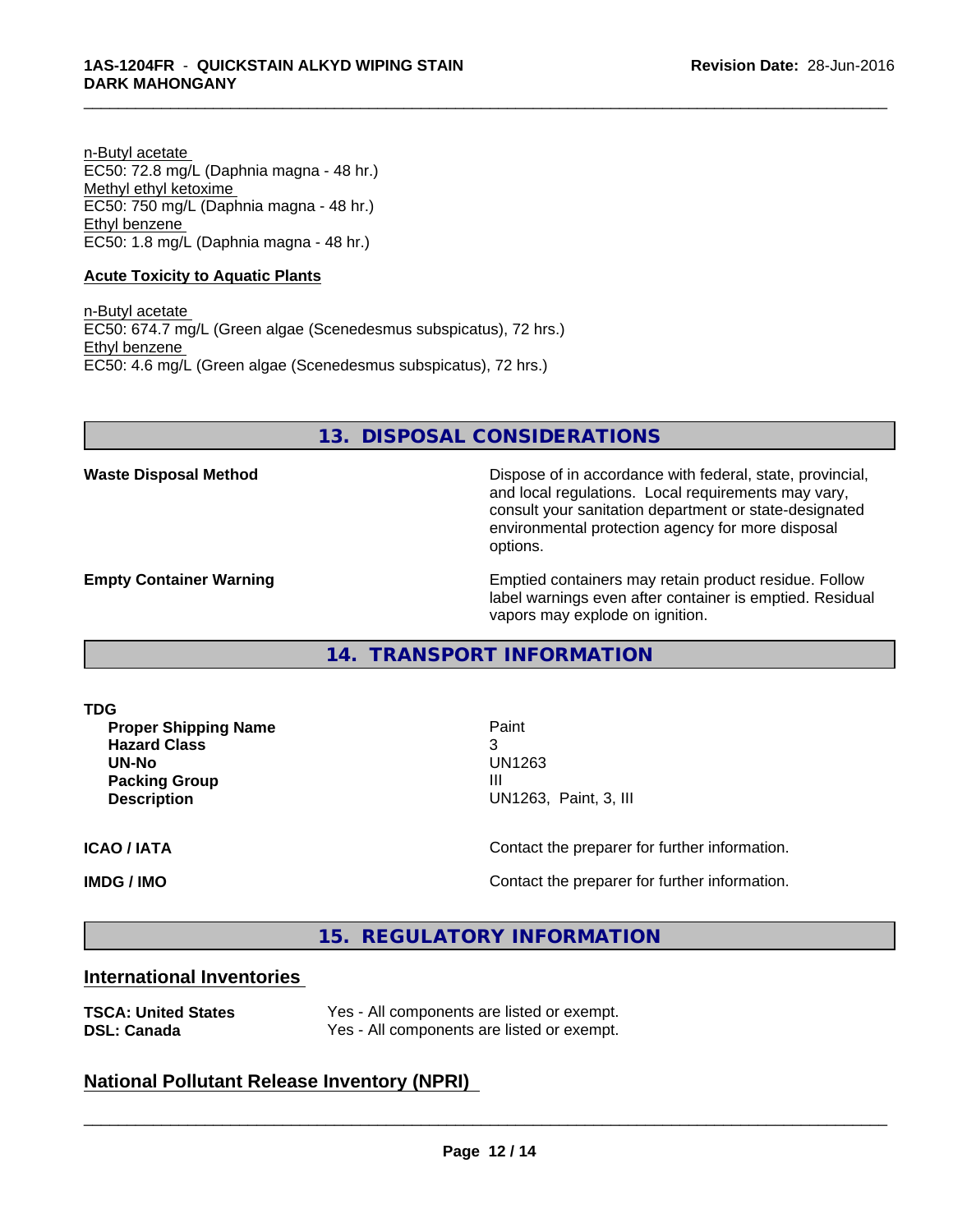### **NPRI Parts 1- 4**

This product contains the following Parts 1-4 NPRI chemicals:

| <b>Chemical Name</b>               | <b>CAS-No</b>  | Weight % (max) | <b>NPRI Parts 1-4</b> |  |
|------------------------------------|----------------|----------------|-----------------------|--|
| Solvent naphtha (petroleum), heavy | 64742-94-5     | $5 - 10%$      | Listed                |  |
| aromatic                           |                |                |                       |  |
| n-Butyl acetate                    | 123-86-4       | $3 - 7%$       | Listed                |  |
| 2-Butoxyethanol                    | 111-76-2       | $1 - 5%$       | Listed                |  |
| 1,2,4-Trimethylbenzene             | $95 - 63 - 6$  | $1 - 5%$       | Listed                |  |
| Propylene glycol monomethyl ether  | 108-65-6       | $1 - 5%$       | Listed                |  |
| acetate                            |                |                |                       |  |
| Raw Umber Pigment                  | 12713-03-0     | 1 - 5%         | Listed                |  |
| Xvlene                             | 1330-20-7      | $1 - 5%$       | Listed                |  |
| Naphthalene                        | $91 - 20 - 3$  | $0.5 - 1%$     | Listed                |  |
| Ethyl benzene                      | $100 - 41 - 4$ | $0.25 - 0.5\%$ | Listed                |  |
| Cumene                             | $98 - 82 - 8$  | $0.1 - 0.25%$  | Listed                |  |
|                                    |                |                |                       |  |

\_\_\_\_\_\_\_\_\_\_\_\_\_\_\_\_\_\_\_\_\_\_\_\_\_\_\_\_\_\_\_\_\_\_\_\_\_\_\_\_\_\_\_\_\_\_\_\_\_\_\_\_\_\_\_\_\_\_\_\_\_\_\_\_\_\_\_\_\_\_\_\_\_\_\_\_\_\_\_\_\_\_\_\_\_\_\_\_\_\_\_\_\_

## **NPRI Part 5**

This product contains the following NPRI Part 5 Chemicals:

| <b>Chemical Name</b>                 | <b>CAS-No</b> | Weight % (max) | <b>NPRI Part 5</b> |  |
|--------------------------------------|---------------|----------------|--------------------|--|
| Distillates, petroleum, hydrotreated | 64742-47-8    | $5 - 10%$      | Listed             |  |
| liaht                                |               |                |                    |  |
| Solvent naphtha (petroleum), heavy   | 64742-94-5    | $5 - 10%$      | Listed             |  |
| aromatic                             |               |                |                    |  |
| Solvent naphtha, petroleum, light    | 64742-95-6    | $3 - 7%$       | Listed             |  |
| aromatic                             |               |                |                    |  |
| n-Butyl acetate                      | 123-86-4      | $3 - 7%$       | Listed             |  |
| Stoddard solvent                     | 8052-41-3     | $1 - 5%$       | Listed             |  |
| 2-Butoxyethanol                      | 111-76-2      | $1 - 5%$       | Listed             |  |
| VM&P naphtha                         | 64742-89-8    | $1 - 5%$       | Listed             |  |
| 1,2,4-Trimethylbenzene               | 95-63-6       | $1 - 5%$       | Listed             |  |
| Propylene glycol monomethyl ether    | 108-65-6      | $1 - 5%$       | Listed             |  |
| acetate                              |               |                |                    |  |
| Xylene                               | 1330-20-7     | $1 - 5%$       | Listed             |  |

## **WHMIS Regulatory Status**

This product has been classified in accordance with the hazard criteria of the Hazardous Products Regulations (HPR) and the SDS contains all the information required by the HPR.

## **16. OTHER INFORMATION**

**HMIS** - **Health:** 2\* **Flammability:** 3 **Reactivity:** 0 **PPE:** -

- **HMIS Legend**
- 0 Minimal Hazard 1 - Slight Hazard
- 2 Moderate Hazard
- 3 Serious Hazard
- 4 Severe Hazard
- \* Chronic Hazard

X - Consult your supervisor or S.O.P. for "Special" handling instructions.

*Note: The PPE rating has intentionally been left blank. Choose appropriate PPE that will protect employees from the hazards the material will*